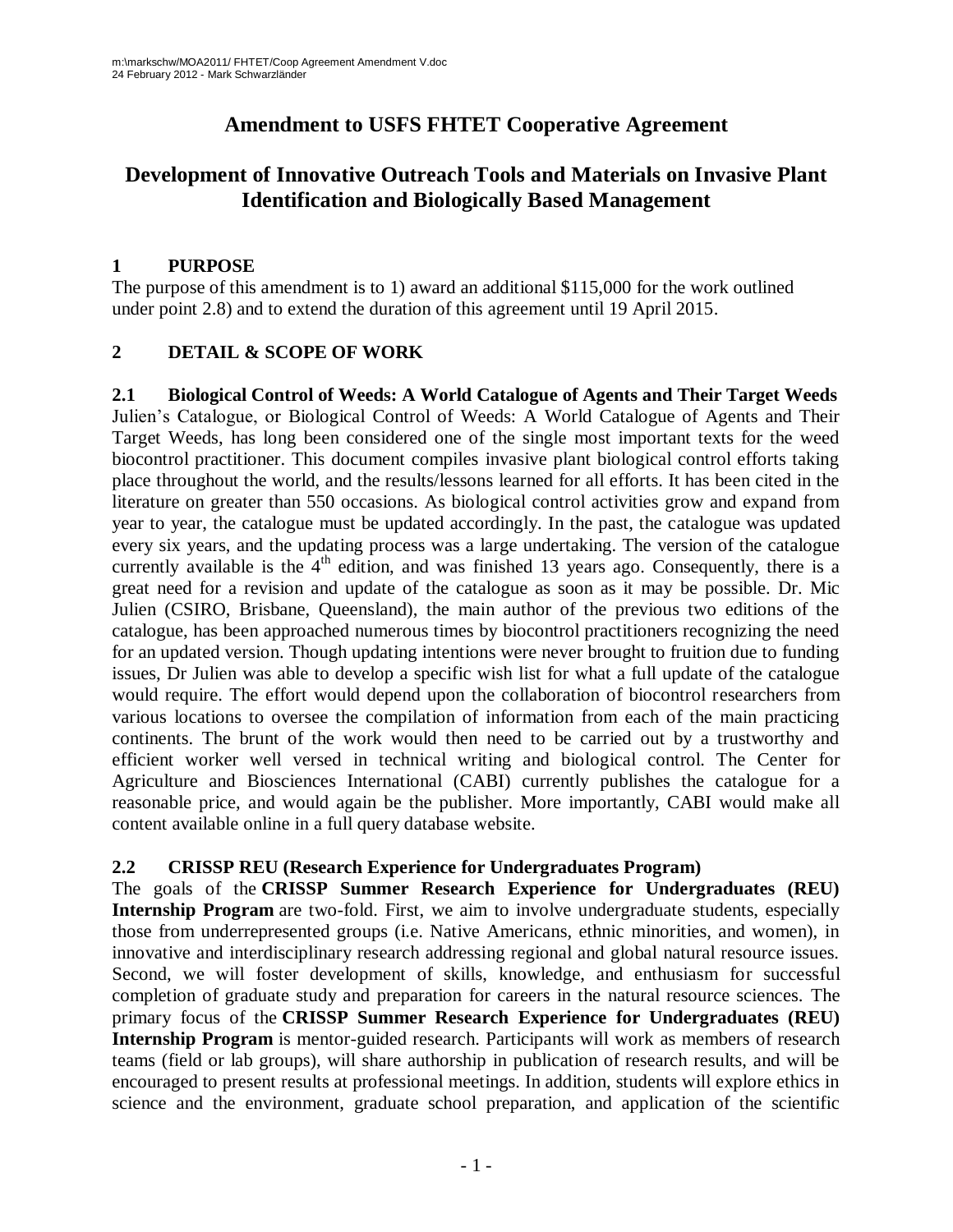methods to natural resource issues. During the first two seasons, approximately half of the CRISSP REU students worked on invasive plant species, for example clarifying the resistance of different genotypes of *Chondrilla juncea* to one of its biological control agents *Puccinia chondrillina,* developing endophytic fungi as potential biological control agents for *Bromus tectorum,* or studying the interactions between healthy and endophyte-attacked *Centaurea stoebe*  and its biological control agent *Larinus minutes.* CRISSP REU is considered extremely successful and we would like to expand it, especially towards the needs of the USFS as one of the largest land management agencies in the area. We are interested in working with the USFS to develop REU projects which meet USFS research needs while informing REU participants about career opportunities in the USFS. CRISSP nationally advertises summer research projects on the CRISSP website [www.cnr.uidaho.edu/crissp](http://www.cnr.uidaho.edu/crissp) and on the NSF website each January/February *<u>2T[http://www.nsf.gov/crssprgm/reu/list\\_result.cfm?unitid=5047](http://www.nsf.gov/crssprgm/reu/list_result.cfm?unitid=5047)</u>. CRISSP typically advertised ten* research assistantships. A CRISSP faculty review panel reviews all application and selects the top 30 candidates. These 30 are then interviewed by telephone and the final ten are selected based upon those interviews. The NSF pays for the flights, student stipend, while here and specific program such as the ethics training and team-forming experiences. Each of the REU students will work on a specific research project closely advised by a faculty mentor and fully immersed in that faculty's research team. The typical undergraduate seniors conduct small scale graduate level research projects, which at the end of their stay have to be summarized and communicated as an oral or poster presentation. Some of our REU students have actually published their projects in refereed journals. It is a very involved process for both the faculty advisors and the students. During the last two years more than a third of the CRISSP REU students (seven) have worked on weed biological control systems. We would like to specifically expand that aspect of CRISSP REU in cooperation with the USFS. We would also like to organize field trips to USFS locations because we realized that these students have little to no understanding of the diversity of work conducted by the USFS.

#### **2.3 Weed and Weed Biocontrol Wiki's (Wikipedia Contributions)**

Information from the popular biological control card decks is currently made available online in the form of Bugwood Wiki Articles by University of Georgia staff. For an example click on [http://wiki.bugwood.org/Bradyrrhoa\\_gilveolella](http://wiki.bugwood.org/Bradyrrhoa_gilveolella) These articles provide the basis for most effective future outreach and extension efforts as Wiki articles are available for free online to literally hundreds of millions of Internet users. Wikipedia or "Wiki's" are the ideal platform for any and all weed and weed biocontrol information and used more than any other source globally. We intend to add substantial content, thoroughly edit the current weed biological control agent wiki's and add a bibliography for each agent that lists original scientific literature for each agents. In addition we will submit weed biological control information to existing noxious weed wiki's where appropriate and submit entire weed wiki's for those weeds covered under the FHTET's biology and biological control series. All efforts will be closely coordinated with the University of Georgia.

### **2.4 Aquatic New Invaders Field Guide**

Based on our very popular "New Invaders of the Northwestern United States", we want to use the same format to produce a field guide identifying the new aquatic invasive species. We will include invasive species across taxa in this guide with an emphasis on aquatic freshwater plants and freshwater mollusks (snails and mussels) because we will be limited to approximately 60 species and because these are by far the two most threatening taxa for northwestern streams and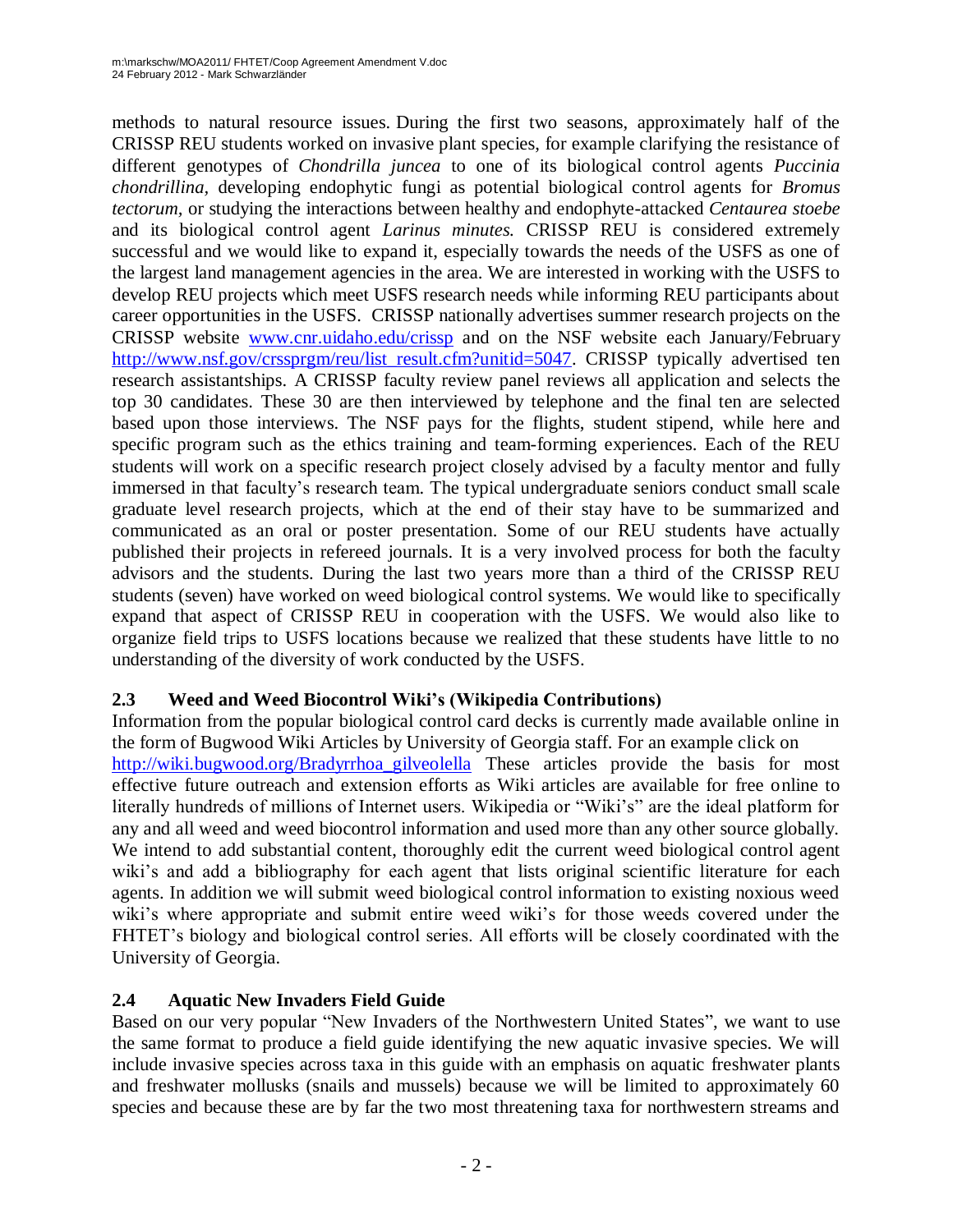lakes. We may include riparian plant invaders if space allows. The best currently available source is a book published by the University of Washington Press "Invasive Species in the Pacific Northwest" (eds.: Boersma, Reichard, and Van Buren) but this book 1) covers only 12 freshwater plant invaders and 2 invasive freshwater mollusks, 2) has an emphasis on marine aquatic species, 3) doesn't not cover the Northern Rocky Mountains and 4) is six years old, 5) only offers limited if any images, 6) uses a large format not suitable as a field guide for land managers and 7) costs \$29.95. Our field guide, will in contrast focus on the education and technology transfer and as such have greater applicability as outreach product. We are convinced that this product will be as successful as the "New Invaders" terrestrial plant field guide.

#### **2.5 Invasive Saltcedars and Their Management**

This product will be similar in format to the currently available 12 field guide card decks of the series "Noxious Weeds and their Biocontrol Agents", however, it will focus on an identification key for invasive saltcedars and contrast these to horticultural, benign and closely related species. The guide will also feature images of both, the currently released biological control agent and the willow flycatcher to aid identification of either species. For many land managers and the public it seems impossible to identify and distinguish the various invasive phenotypes of *Tamarix* spp. From tree-growing horticultural related species, especially in the southwestern U.S. With the assistance of Dr. John Gaskin, we will develop an illustrated key featuring both photographic images and line drawings.

### **2.6 Prevalent and Most Effective Biocontrol Agents for Western Weeds**

A booklet (similar to the "New Invaders of the Northwestern U.S." format) that would be a professional consolidation of several poor quality print products in western states (e.g. Idaho, Wyoming and British Columbia), which depict prevalent weeds for which there are effective biocontrol agents available. Each weed would be introduced and would be followed by a few (3- 4 pages describing the most abundant/effective agents (ADDEFD VALUE: including images of insect damage for easy identification). We would also include "rare" agents images (so that readers/land managers could identify them should they encounter those species). This product would provide recommendations for agents/agent combinations and we will add information on how to handle specific species, and how to report biocontrol agents on EDDsMaps Biocontrol.

### **2.7 Expanding EDDMapS to Support Weed Risk Modeling and Analysis**

EDDMapS is a web based program which serves as a central sharing place for invasive species distribution data. EDDMapS users may input new distribution records directly into EDDMapS, and/ or share existing records stored in other databases with EDDMapS. Data is uploaded at the EDDMapS database and website and then distributed in report form. Currently available reports include: presence/absence county maps, point maps using Google Maps API, and Early Detection Rapid Response (EDRR) reports and maps. At this time EDDMapS cannot facilitate the sharing of data inside spatially enabled databases. The addition of this functionality would facilitate the work of researchers and land managers alike. We propose to create an enterprise geodatabase as part of the EDDMapS access point. By incorporating an ArcGIS Enterprise Server, EDDMapS will be able to accommodate a wider array of data, including data from spatially enabled databases. As part of this synchronizing technology, existing EDDMapS data will be published as ArcGIS instances and grouped into disciplines. The resulting group instances will be shared with the cooperating partners who will be granted access via layers in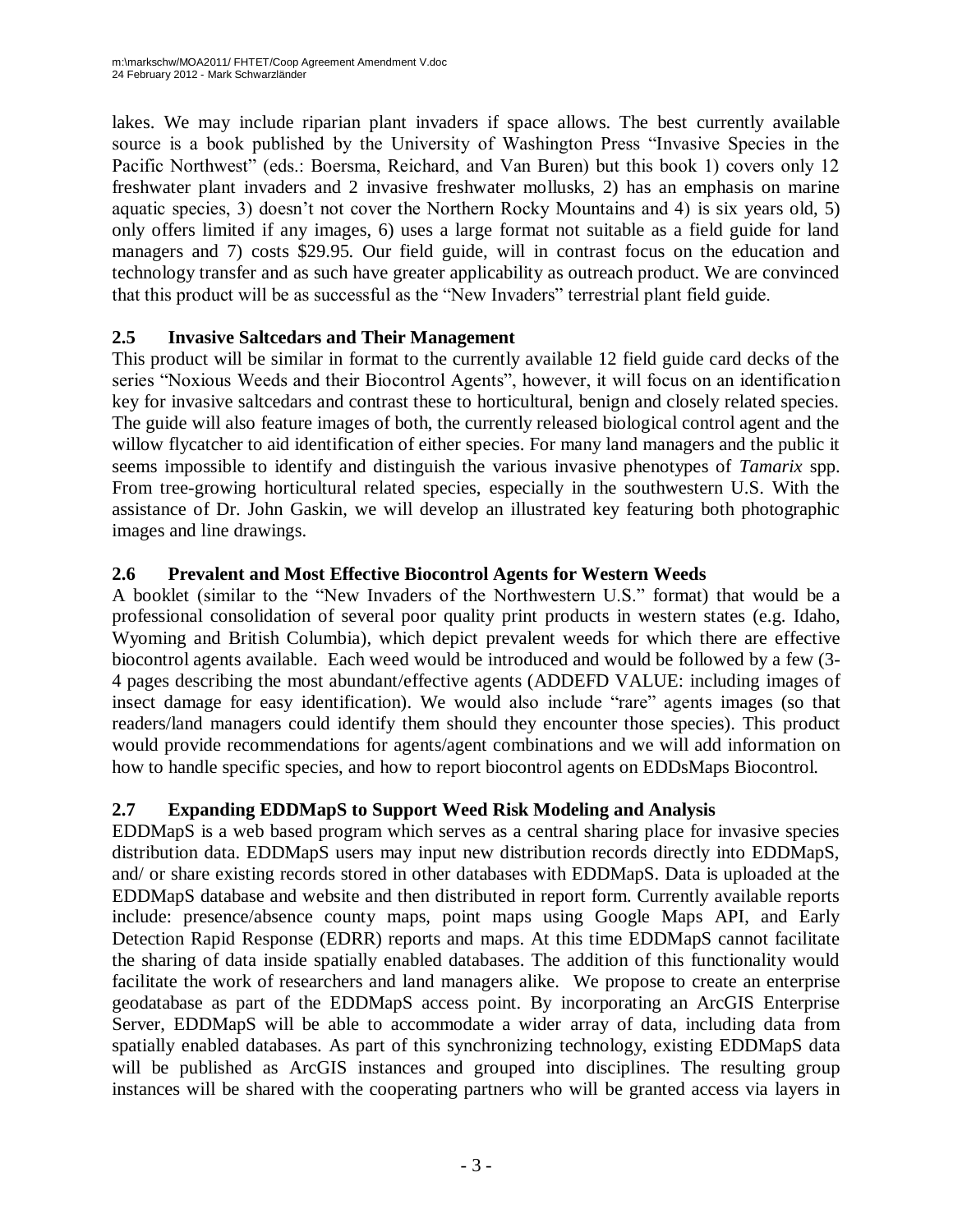their native ArcGIS Desktop environment. The data will be stored behind a firewall and will be protected at all levels. End users can then retrieve EDDMapS data via the ArcGIS Desktop interface and use it in their existing frameworks as a tool for managing landscapes, developing weed susceptibility models, or addressing other research questions. EDDMapS data will be delivered in a consistent format, and may be used to create user designed GIS layers.

#### **2.8 Using** *Mogulones borraginis,* **a potential biocontrol agent for houndstongue, and** *Ceutorhynchus cardariae,* **a potential biocontrol agent for hoary cress, to develop hostspecificity testing methods based on olfactory and visual host selection behavior**

The eventual goal of this project is to receive USDA APHIS approval to release the seed feeding weevil *Mogulones borraginis* for the biological control of houndstongue and for the stem galling weevil *Ceutorhynchus cardariae* for the biological control of hoary cress. We intend to accomplish this through the development of host-specificity testing methods based on the olfactory and visual host selection behavior of *M. borraginis* and *C. cardariae*. This project will develop or refine host range testing for potentially all biological control agents (BCIP Project Priority No. 1) by providing a new level of experimental host-specificity data for *M. borraginis*, and developing and refining a process which can universally be applied to improve host range predictions for biocontrol candidate species (pre-release) and non-target risk assessments of released biocontrol agents (post-release). A complete project description is provided in a separate document.

| Year 1                                                                                                                                                                                                                                                                                          | University of Idaho<br><b>Matching Funds</b> | <b>Funds provided by</b><br><b>USFS FHP FHTET</b> |
|-------------------------------------------------------------------------------------------------------------------------------------------------------------------------------------------------------------------------------------------------------------------------------------------------|----------------------------------------------|---------------------------------------------------|
| SALARY AND FRINGE (Ikju Park & Jessica Rendon)<br>20 months graduate Research Assistantship (@<br>\$2,250/month) + 1% fringe/benefit (\$20.50/month)                                                                                                                                            |                                              | \$45,000.00<br>\$450.00                           |
| <b>OPERATIONAL EXPENSES</b><br>Analytical costs for VOC by GC/MS: 300<br>samples @ \$15 (\$4500); laboratory consumables<br>and chemicals for GCMS and VOC sample<br>collections: \$1,000; partial support for bench<br>fees for space at NWBIQ quarantine (\$3,000);<br>field supplies (\$320) |                                              | \$8,820.00                                        |
| <b>TRAVEL</b><br>Reimbursement for private vehicle mileage for<br>travel to field sites to collect VOCs @ \$0.455/mile for<br>2,703 miles (\$1,230)                                                                                                                                             |                                              | \$1,230.00                                        |

## **3 BUDGET ESTIMATES**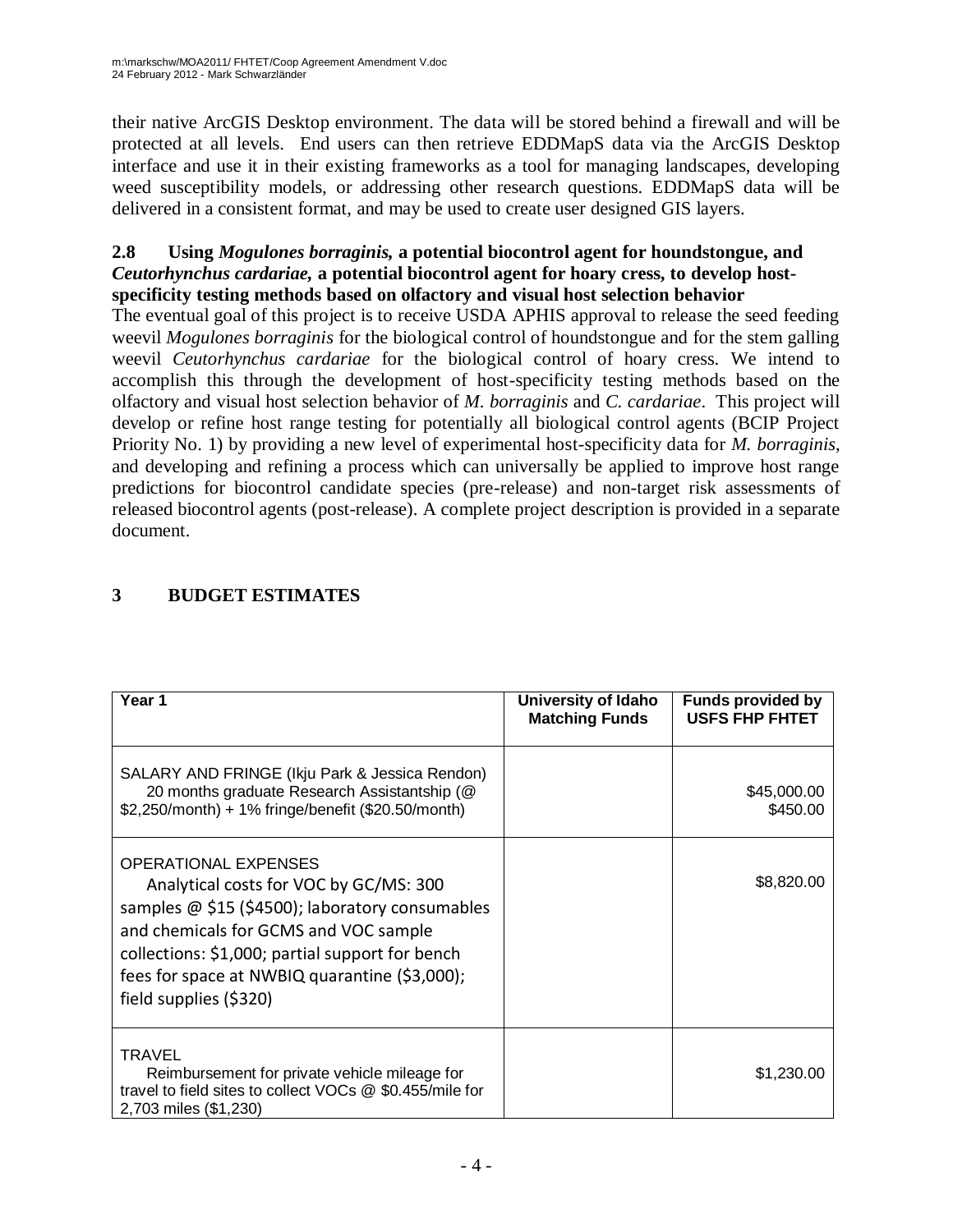| <b>EQUIPMENT</b><br>Partial support for purchase of new NIST<br>mass spectral database (\$2000)                                                                             |                                         | \$2,000.00  |
|-----------------------------------------------------------------------------------------------------------------------------------------------------------------------------|-----------------------------------------|-------------|
| <b>INDIRECT COST</b><br>(45.2% partially waived as not allowed under this<br>agreement \$11,117); partial salary Schwarzlaender<br>plus Indirect Cost (\$5,539 and \$2,511) | \$11,117.00<br>\$5,539.00<br>\$2,511.00 |             |
| <b>SUBTOTALS</b>                                                                                                                                                            | \$19,167.00                             | \$57,500.00 |

#### **Budget Justification Year 1:**

**Salaries:** 20 months graduate Research Assistantship @ \$2,250/month and 1% fringe/benefit @ \$20.50/month (\$45,000 and \$450).

**Operational Expenses:** Analytical costs for VOC by GC-MS for 300 samples @ \$15/sample (\$4,500); laboratory consumables and chemicals for GC-MS analysis, S-SYD trials and VOC sample collections (\$1,000); contribution to annual bench fee (\$10,000) for NWBIQ quarantine @ 30% of annual fee (\$3,000); miscellaneous field supplies (\$320).

**Travel:** Partial reimbursement for repeated field trips travel to field sites in OR, WA, ID and CA to collect VOCs at \$0.455 per mile for approximately 2,703 miles (\$1,230).

**Equipment:** Partial contribution to support purchase of National Institute for Standards and Technology (NIST) Atomic Spectra database for GC-MS analysis of VOC (\$2,000).

**University of Idaho Cost Sharing:** Partially waived Indirect Costs @ 45.2% (\$11,117); and as RFP mandated partial matched salary of Principal Investigator Schwarzlaender (@ \$5,539 plus Indirect Costs \$2,511).

| Year <sub>2</sub>                                                                                                                                                                                                                                                    | University of Idaho<br><b>Matching Funds</b> | <b>Funds provided by</b><br><b>USFS FHP FHTET</b> |
|----------------------------------------------------------------------------------------------------------------------------------------------------------------------------------------------------------------------------------------------------------------------|----------------------------------------------|---------------------------------------------------|
| SALARY AND FRINGE (Ikju Park & Jessica Rendon)<br>12 months graduate Research Assistantship (@<br>\$2,250/month) + 1% fringe/benefit (\$20.50/month)                                                                                                                 |                                              | \$45,000.00<br>\$450.00                           |
| <b>OPERATIONAL EXPENSES</b><br>Analytical costs for VOC by GC/MS: 200<br>samples @ \$15 (\$3000); laboratory consumables<br>and chemicals for GCMS and VOC sample<br>collections: \$1,000; partial support for bench<br>fees for space at NWBIQ quarantine (\$3,000) |                                              | \$7,000.00                                        |